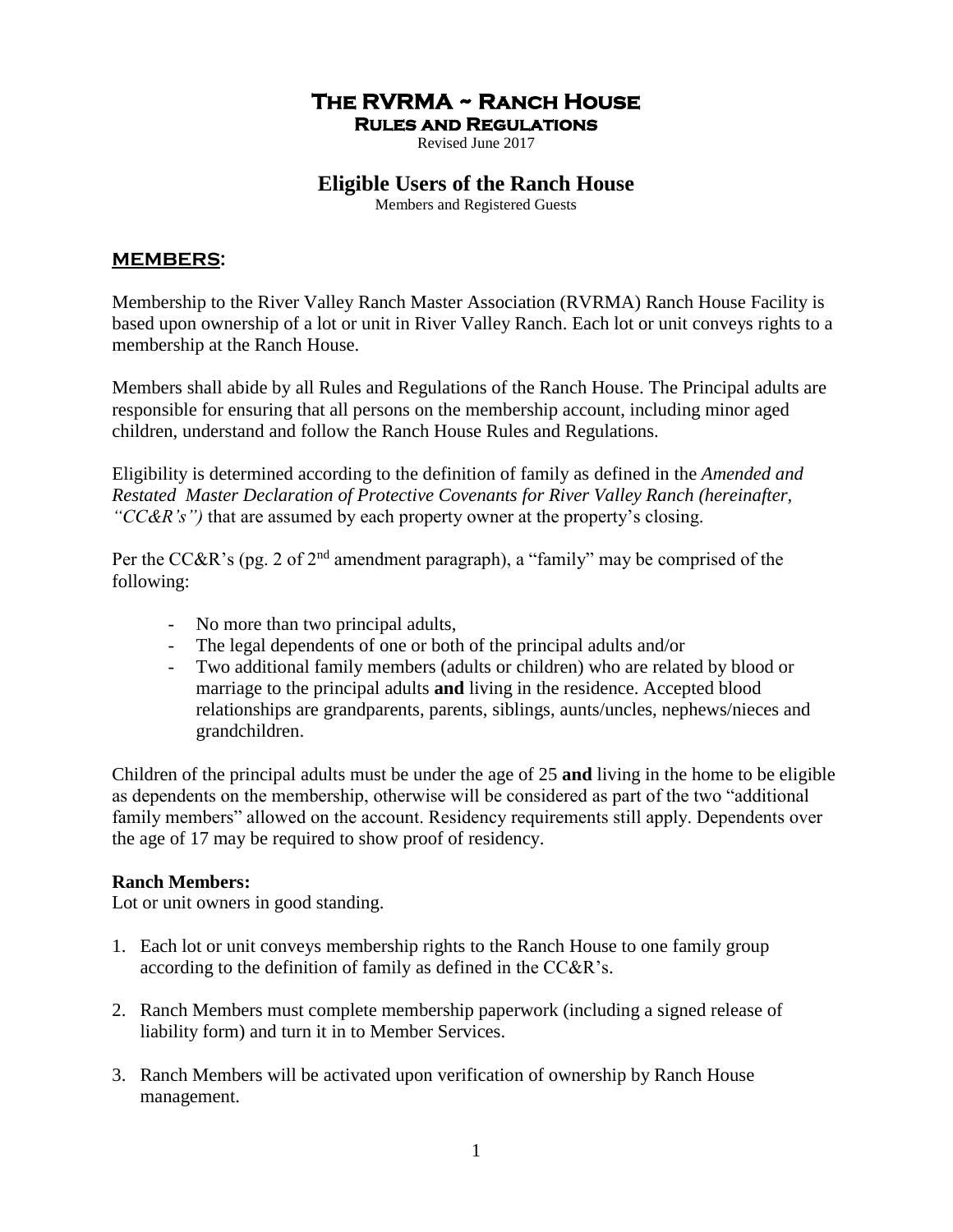4. Upon verification and input of member information, members will receive a member identification number (generally via email) to use at check-in. A photo will be attached to each member account. Members must check-in using their number prior to each use of the Ranch House facility.

### **Transferred Members:**

Membership based on membership rights being transferred from an owner to a non-owner party.

- 1. Lot owners who have not yet built and occupied a home/unit may transfer their lot membership rights to a person or family who is related to the property owner by blood or marriage. The family must be eligible for membership within the limitations prescribed by the definition of family within the CC&R's. Upon transfer, the property owner's membership will be inactive and they cannot use the Ranch House facilities during the transfer period.
- 2. Lot owners who own a developed residential unit may transfer their lot or unit membership rights to family or tenants. The unit's membership rights do not transfer to tenants of the Accessory Dwelling Unit (ADU) unless the owner or tenants of the main dwelling unit transfer the membership rights to the ADU tenants. The transferee must be eligible for membership within the limitations prescribed by the definition of family within the CC&R's. Upon transfer, the property owner's membership will be inactive and they cannot use the Ranch House facilities during the transfer period.
- 3. Transfer of membership must be for no fewer than ninety-one (91) days.
- 4. All transfer requests must be made in writing to Ranch House management using the Transfer of Rights forms. Those owners transferring to a renter must also provide a copy of the lease stating the lease dates and adherence by the tenant to all RVRMA covenants, policies, procedures, rules and regulations. The lease must be signed by both parties.
- 5. Transferred members will be activated upon verification of family relationship or residency and lease by Ranch House management.
- 6. Upon verification and input of member information, members will receive a member identification number (generally via email) to use at check-in. A photo will be attached to each member account. Members must check-in using their number prior to each use of the Ranch House facility.
- 7. Each time a property owner changes the assignment of his/her membership right to a lot or unit, the property owner will be assessed an administrative fee. This fee may be paid by the owner or transferee as assigned.

#### **Accessory Dwelling Unit and Thompson Corner Members:**

Membership based on residency in an Accessory Dwelling Unit (ADU) or Thompson Corner (TC) home and monthly fee.

1. ADU or TC residents may sign up as individual, couple or family. The family membership is subject to the definition of family as prescribed in the CCR's and only one family is eligible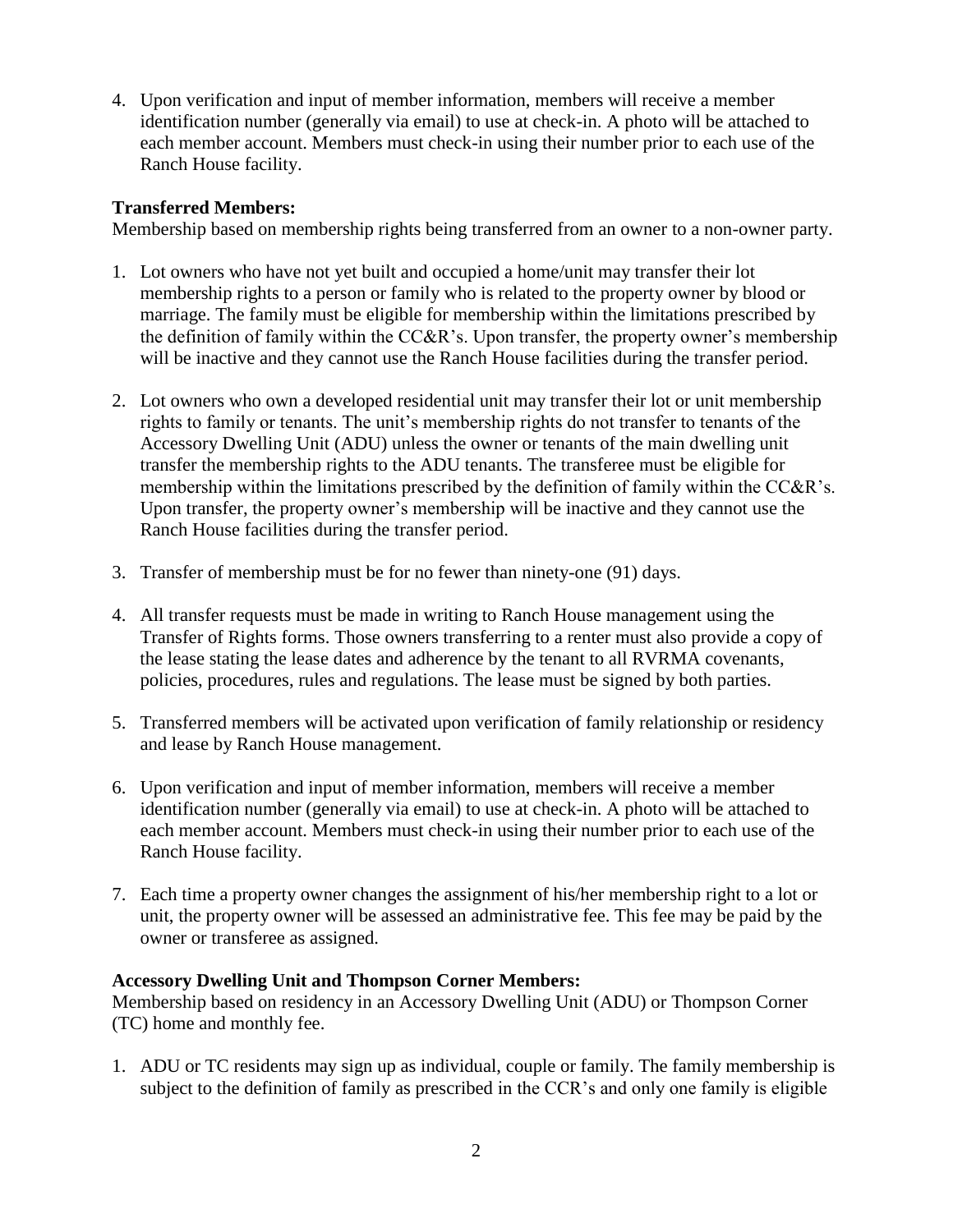per residential unit. A couple is defined as two persons living in the household (adult or child).

- 2. Members must complete membership paperwork (including a signed release of liability form) and turn it in to Member Services.
- 3. ADU and TC members will be activated upon verification by Ranch House management of ownership or residency and lease. The lease must state the lease dates and adherence by the tenant to all RVRMA covenants, policies, procedures, rules and regulations. The lease must be signed by both parties.
- 4. Upon verification and input of member information, members will receive a member identification number (generally via email) to use at check-in. A photo will be attached to each member account. Members must check-in using their number prior to each use of the Ranch House facility.
- 5. TC owners may sign up for one full year or for the summer season only. Early cancellations will only be re-instated at the discretion of management and with the payment of a reinstatement fee.
- 6. ADU and TC tenants may sign up for the length of their lease or for the summer season only. Early cancellations will only be re-instated at the discretion of management and with the payment of a reinstatement fee.

### **Multiple Owners of Lots/Units:**

Membership based on a lot that is owned by more than one family, including partnerships, corporations or LLCs (collectively "Entity").

- 1. The majority owner of the lot will be the primary member unless transferred as provided below. If the lot is owned under an Entity, a primary member must be designated and complete the membership process as a Ranch Member.
- 2. Entity Membership rights can be transferred among the members of the Entity by completing the Transfer of Membership Rights paperwork. The designated members must meet the definition of family as stated in the CCR's and must be listed as owners of the lot/unit at the time of acquisition.
- 3. Ranch House management will verify that the Ranch House member is a duly qualified member of the Entity at the time of initial acquisition.
- 4. Upon verification and input of member information, members will receive a member identification number (generally via email) to use at check-in. A photo will be attached to each member account. Members must check-in using their number prior to each use of the Ranch House facility.
- 5. The administrative transfer fee may be charged for each transfer.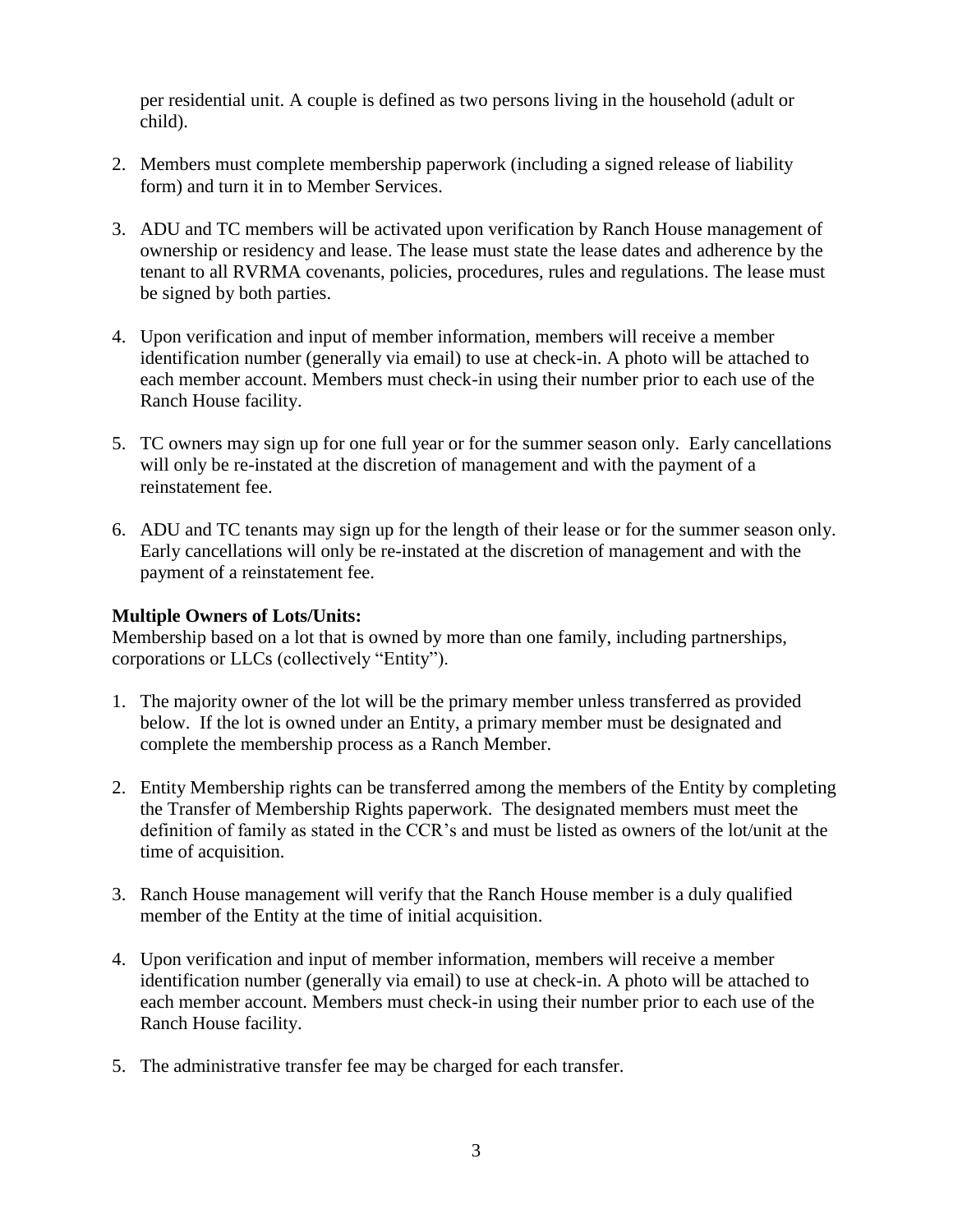6. Subsequent transfers of fractional interest of unit/lot ownership for the purpose of Ranch House membership privilege transfers shall not be recognized; all members must be legitimate lot/unit owners at the time of initial acquisition.

### **Medical Caregivers:**

1. Medical caregivers of one of the members of the household will be permitted to access the facilities solely for the purpose of safety and companionship of said owner. Caregivers are not authorized to use the facility for personal recreation.

### **Non-resident Seasonal Memberships:**

1. Full access memberships available to non-residents may be offered during the "off-season" (Labor Day to Memorial Day) at the discretion of the Board of Directors. The impact of these memberships will be evaluated and the program may be cancelled at any time.

## **Guests:**

Guests are authorized non-member users of the Ranch House facility. Ranch Members, Transferred Members, ADU Members and Thompson Corner Members in good standing are allowed to have guests. Seasonal and Tennis Members are not approved to bring guests. Members are responsible for ensuring that guests are aware of, and adhere to, the Ranch House Rules and Regulations. Members are liable for any damages or costs incurred by their guest(s).

- 1. Guests visiting the Ranch House must be accompanied by a Member. Members must check their guests in at the Front Desk upon entry, fill out appropriate paperwork and pay the applicable guest fee(s), which are charged to the Member account. Members are liable for their guest(s) and any charges they incur.
- 2. Members are responsible for the conduct and safety of minor aged guests who are at the Ranch House, even if the child is old enough to use the facility without adult supervision.
- 3. Each membership may check in not more than 8 guests per day.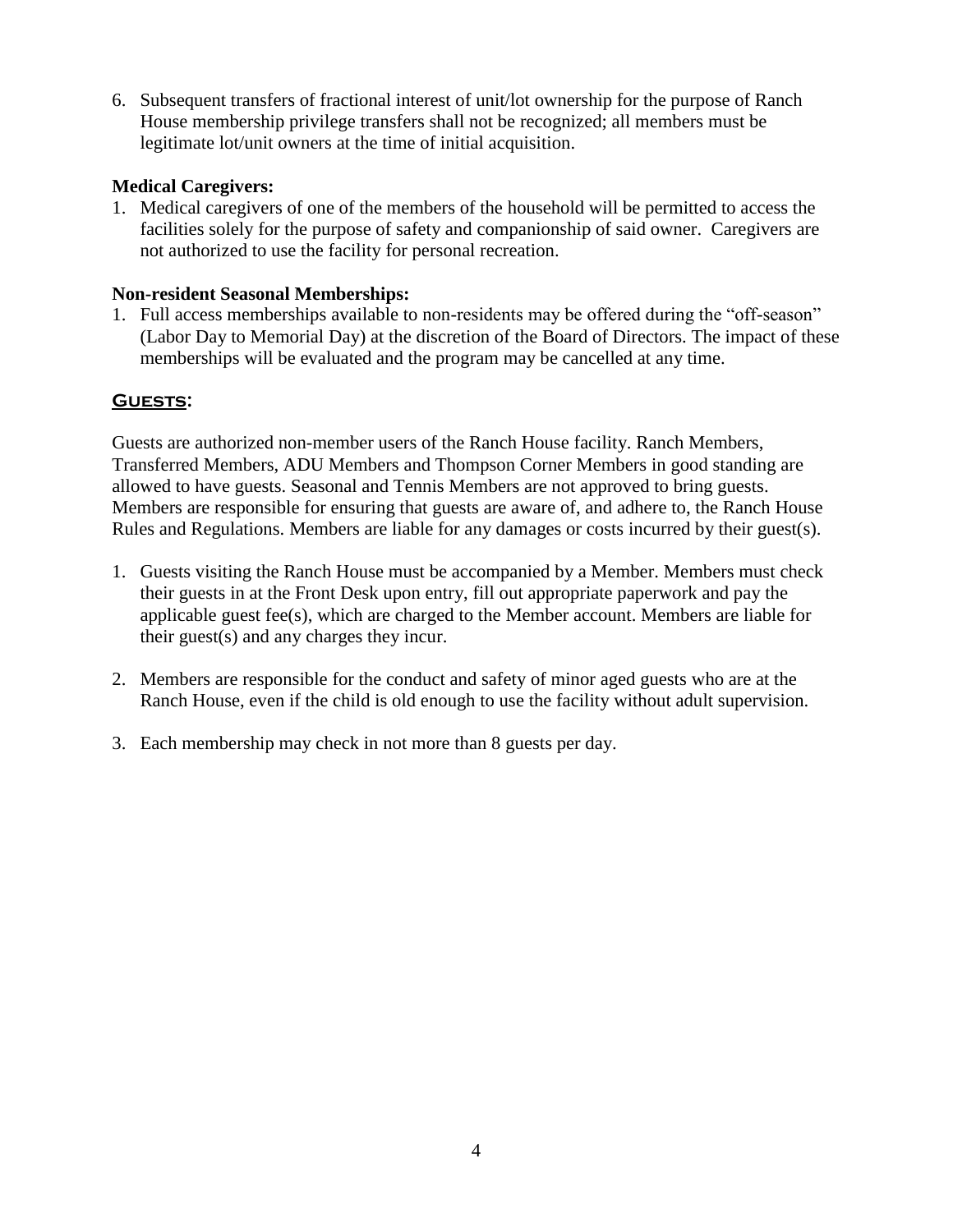# **General Ranch House Rules**

- 1. All alcoholic beverages consumed or otherwise possessed on the Ranch House facilities must be purchased at the Ranch House. Alcohol purchased must be consumed on Ranch House premises. The Ranch House reserves the right, in its sole direction, to refuse service to any member or guest. Alcoholic beverages will not be served or sold, nor permitted to be consumed, during hours or at locations prohibited by law. No alcoholic beverages will be sold or served to any person not permitted to purchase the same under the laws of the State of Colorado, or any applicable ordinances or regulations.
- 2. Dogs or other pets are not permitted in the Ranch House or within the outdoor fenced area of the Ranch House property, except as determined by Americans with Disabilities Act with the service animal clearly marked as such or with explicit permission of management. Any dog allowed on Ranch House property must be leashed. Members are responsible for damage caused by an animal owned by the member or under the member's control.
- 3. Smoking is not allowed inside the Ranch House facility or within the outdoor fenced area of the Ranch House property.
- 4. Absolutely no fireworks are permitted anywhere in the Ranch House or within the outdoor fenced area of the Ranch House property unless part of a fireworks exhibit organized and conducted by the staff of the Ranch House.
- 5. Firearms and weapons of any kind are not permitted at the Ranch House facility at any time.
- 6. Management reserves the right to remove involved parties from the facility who are engaging in behaviors that are destructive or threatening to persons or property, against policies set forth for use of the Ranch House, unsafe to fellow members or in other ways disruptive to staff, members, and/or the intended nature of the facility. In such instances where inappropriate behavior continues, members or guests may have their Ranch House privileges revoked or suspended for period of time as determined by the RVRMA Executive Board (See Staff Treatment Policy Resolution – 2005).
- 7. Ranch House personnel have full authority to enforce Ranch House Rules and Regulations; infractions will be reported to management. Warnings from the staff regarding infractions of the rules may be reported to the Executive Board of Directors for further action.
- 8. Use of the Ranch House facilities may be restricted from time to time.
- 9. Members should not request personal services from employees of the Ranch House who are on duty or the personal use of the Ranch House's furnishings or equipment which are not ordinarily available for members use.
- 10. Members and their guests may not abuse any of the Ranch House's employees, verbally or otherwise. All employees of the Ranch House are under the supervision of the Community Manager. No member or guest shall reprimand or discipline any employee, nor shall a member request an employee to leave the Ranch House facilities for any purpose whatsoever.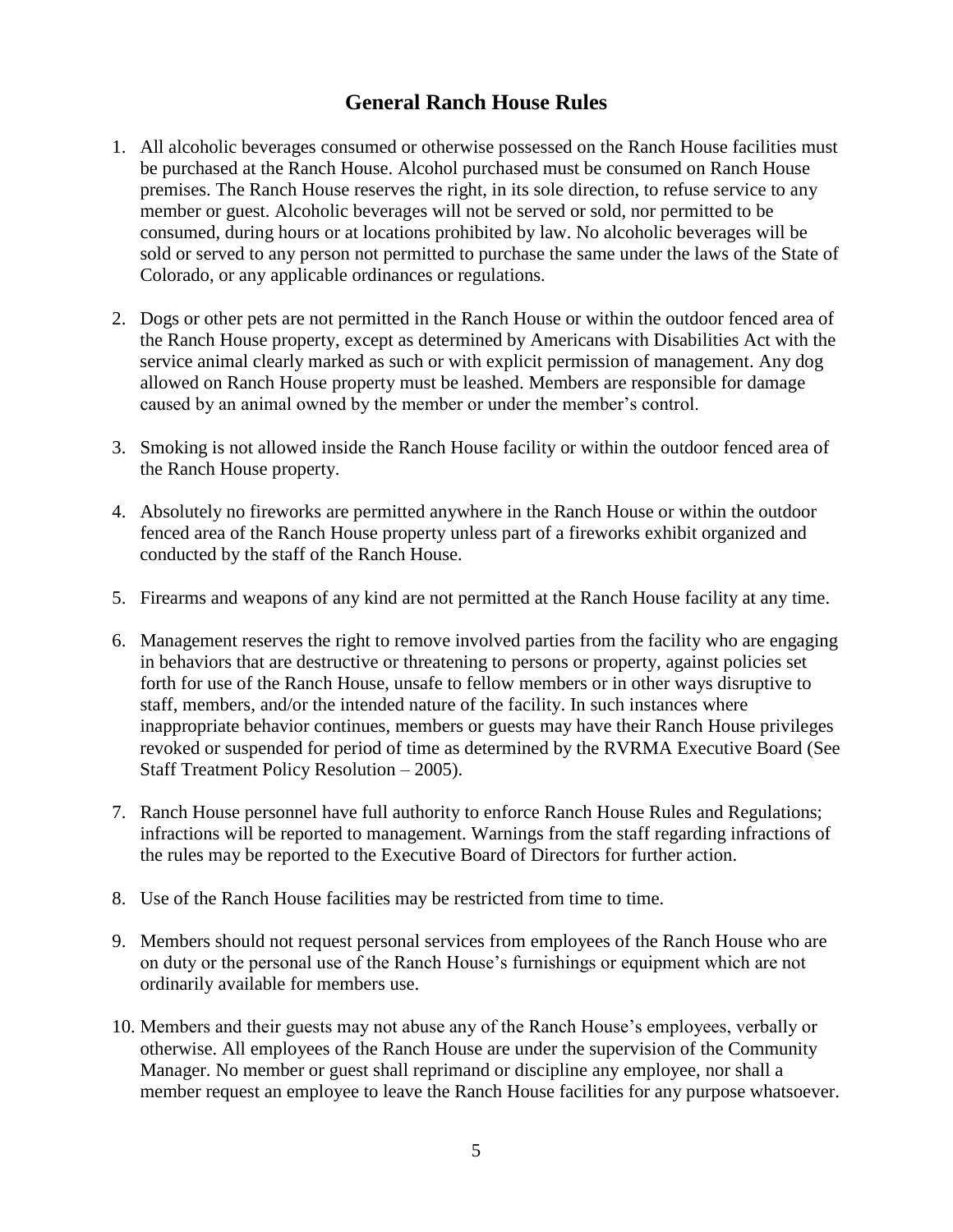Any comments regarding an employee not rendering courteous and prompt service should be reported to the Executive Director immediately.

- 11. All complaints, criticisms or suggestions of any kind relating to any of the operations of the Ranch House or its employees must be in writing, signed and addressed to the Executive Director.
- 12. The Ranch House management reserves the right to amend or modify Ranch House Rules and Regulations as it deems necessary and will notify the Board of Directors and membership of any changes.

# **Ranch House Usage Guidelines**

Facility Hours and Availability and Ranch House Accounts

#### **Hours and Availability:**

- 1. The Ranch House facility shall be open on days, and during hours, as established by Ranch House management. General Ranch House hours of operation are Monday through Friday, 6am to 8pm and Saturday and Sunday 8am to 7pm. Although these hours may vary based on time of year.
- 2. The Ranch House may be open limited hours or closed on Thanksgiving, Christmas Eve, Christmas Day, New Year's Eve and New Year's Day. Other holiday closures may apply. All holiday closures or hours of operation will be noticed at the Ranch House, via email communication and/or on the Association's website.
- 3. Areas of the Ranch House facility may be closed from time to time for both scheduled and emergency maintenance and repairs. Notices will be posted of any facility closures in the Ranch House, via email communication and/or on the Association's website. The Ranch House may be closed for major maintenance needs for an extended period of time. Such a closure will be determined by the needs of the facility and Ranch House management.
- 4. At all times, an adult or caregiver fifteen (15) years of age or older must accompany and supervise children eleven (11) and under when visiting or using the Ranch House facility. Certain areas of the Ranch House have specific rules and/or age restrictions.
- 5. Children under the age of 15 are not permitted on the second floor of the Ranch House, excepting for fitness provisions, unless:
	- a. There is a sanctioned family/private event that has reserved the meeting room. Children must remain in the room during the event and not enter the fitness area.
	- b. There is a sanctioned RVR event for children utilizing the upstairs level.
- 6. The various rooms in the Ranch House, in its existing condition and during normal hours, are open for use by members. Members and guests are not allowed in the service or restricted areas of the Ranch House.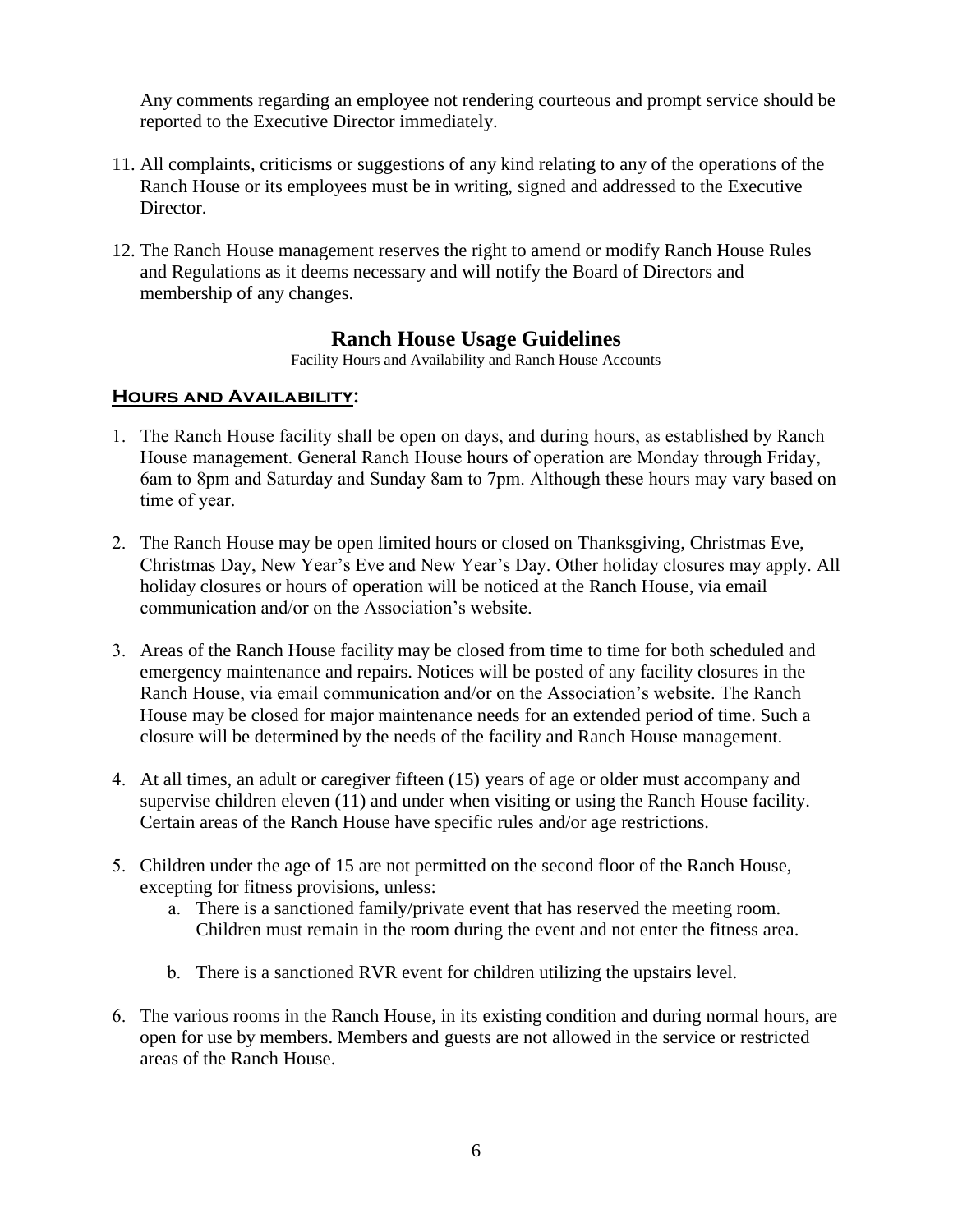### **Ranch House Accounts:**

- 1. One time charges, including food and alcohol purchases, guest and activity fees, are charged at time of service and require a member signature. The Main member on the membership account is the responsible party for all charges incurred on the account.
- 2. An "open tab" may be kept for a day allowing multiple purchases to be combined into one charge. Multiple members on the same account can charge to one open tab. The "tab" (Charge Slip) must be signed and dated by one member when the tab is opened. The charges will be charged out when the member leaves or at the end of the day.
- 3. Children are allowed to purchase to the member account at the Juice Bar. Children will be asked to sign/print their name on the charge slip. Parents and caregivers are responsible for knowing that their child is at the Juice Bar; staff cannot be responsible for purchases made by unsupervised children.
- 4. An unsuccessful attempt to charge the credit card on file will result in a phone call to advise of the situation. After two unsuccessful attempts to resolve an outstanding charge (by phone or email), the Ranch House account will be suspended. After three unsuccessful attempts to resolve the situation, a freeze will be placed on the membership account and collection action may commence.
- 5. Recurring charges such as membership fees and locker rentals are billed and charged on a monthly basis to the credit card on file on the membership account.

# **Ranch House Locker Room Rules**

Lockers, Showers and Steam Rooms

- 1. Any clothing or toiletry items found discarded on the locker room floor, in the shower areas or left in an unrented locker overnight may be assumed to be lost by its owner and placed in the Ranch House lost and found.
- 2. Lockers are for daily use as "cubbies" and items left overnight will be removed. Locker rental, which includes a key to secure items in the locker and leave overnight, is available for a monthly fee. The RVRMA is not responsible for the loss or theft of any items in either locked or unlocked lockers.
- 3. Members and guests are reminded when using the locker room amenities to be respectful of the privacy of others, maintain suitable noise levels, to place soiled towels in laundry bins following use and that steam showers, blow dryers, toiletry supplies and showers should be utilized appropriately.
- 4. Children must be monitored by the parent or caregiver during use of the locker room. The adult or caregiver must supervise behavior to ensure the following: respect for the privacy of others, appropriate noise levels, reasonable shower time, towels are placed in laundry bins and children are not playing in the locker room.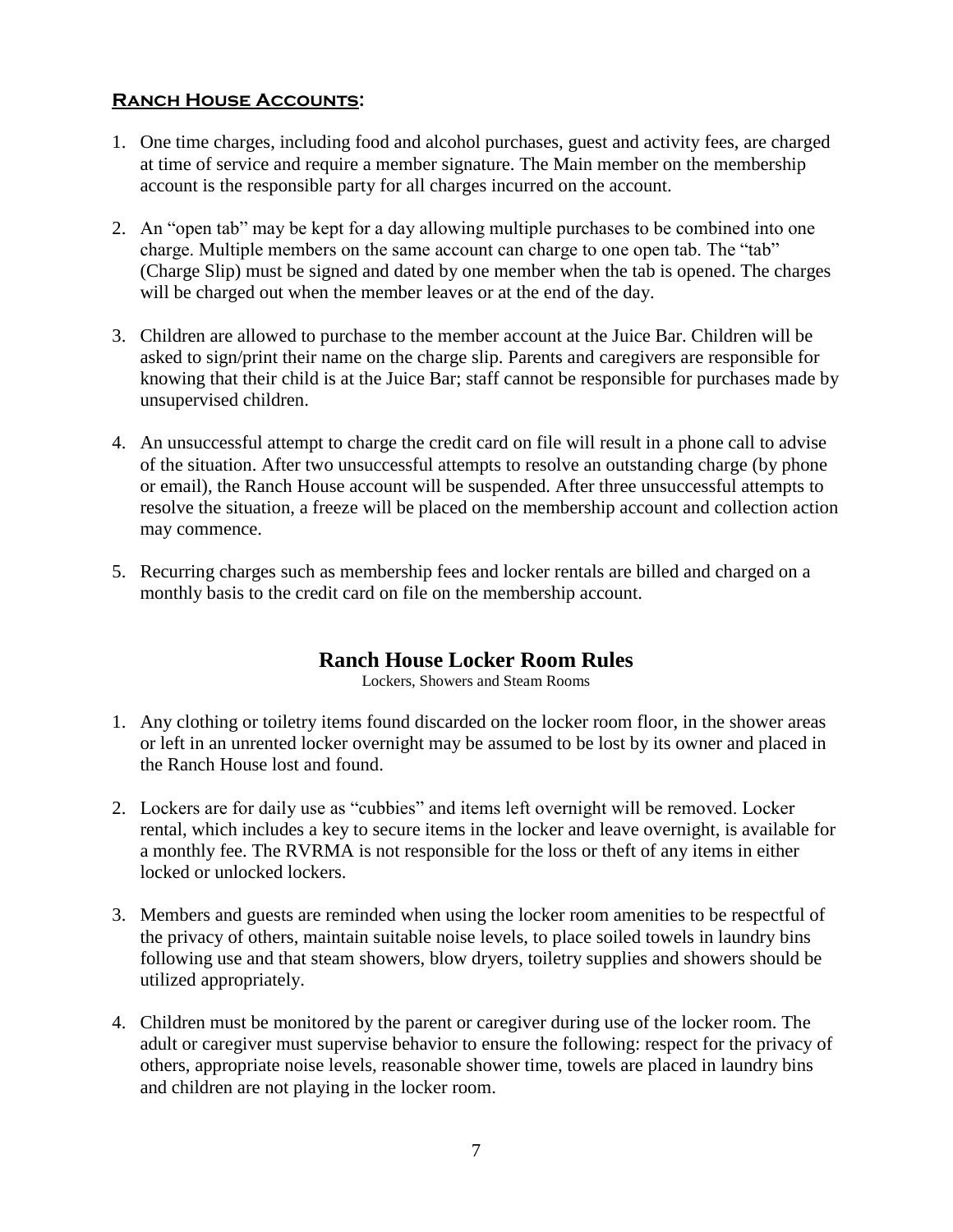5. A family bathroom/changing room is available near the Front Desk for use with children too young to be unaccompanied to the locker room by a caregiver or parent of the opposite sex.

# **Ranch House Fitness Center Rules**

Fitness Studio and Cardio and Strength Room

- 1. Members utilizing the Fitness Center need to be clothed in proper workout attire. For safety reasons, sandals, flip-flops, street shoes, or elevated shoes are not allowed. Management reserves the right to challenge any questionable attire.
- 2. Please no black soled or hard soled shoes in the Yoga Room. Bike shoes should be put on just before getting on the spin bikes.
- 3. Fitness equipment users (weights, strength machines, cardio machines, yoga mats, etc.) must wipe down the equipment after use with the supplied sanitizer.
- 4. Fitness equipment users must return equipment to racks or storage areas when finished.
- 5. Please avoid dropping weights.
- 6. Cardio machine users should limit their time to 30 minutes when others are waiting.
- 7. Children under the age of fifteen (15) are not permitted in the second floor Fitness Center of the Ranch House unless:
	- a. The child is at least the age of eleven (11) and has permission from their parent and the RVR Fitness Director to take a class led by an RVR approved instructor
	- b. The child is at least the age of eleven (11) and exercising under the supervision of an RVR approved personal trainer

# **Ranch House Aquatic Center Rules**

Recreation Pool, Wading Pool, Lap Pool and Spas (Hot Tubs)

## **General Aquatic Center:**

Use of the Aquatic Center facilities at the Ranch House at any time is at the swimmer's own risk and may result in certain unforeseeable risks. Neither Ranch House staff nor River Valley Ranch Master Association shall have any liability to any member, or guest of a member, for damage or injury resulting from use of the pool facilities. The Ranch House is under no obligation to have personnel with any specific types of training in the aquatic facilities.

- 1. Any injuries or accidents should be reported to the Ranch House staff immediately.
- 2. Lifeguard staff guards the Recreation Pool and slide during set hours in the summer. During the "off-season" (Labor Day to Memorial Day) there are no lifeguards on duty in the aquatic area. Lifeguard staff does NOT guard the Spas (hot tubs), Wading Pool area or Lap Pool at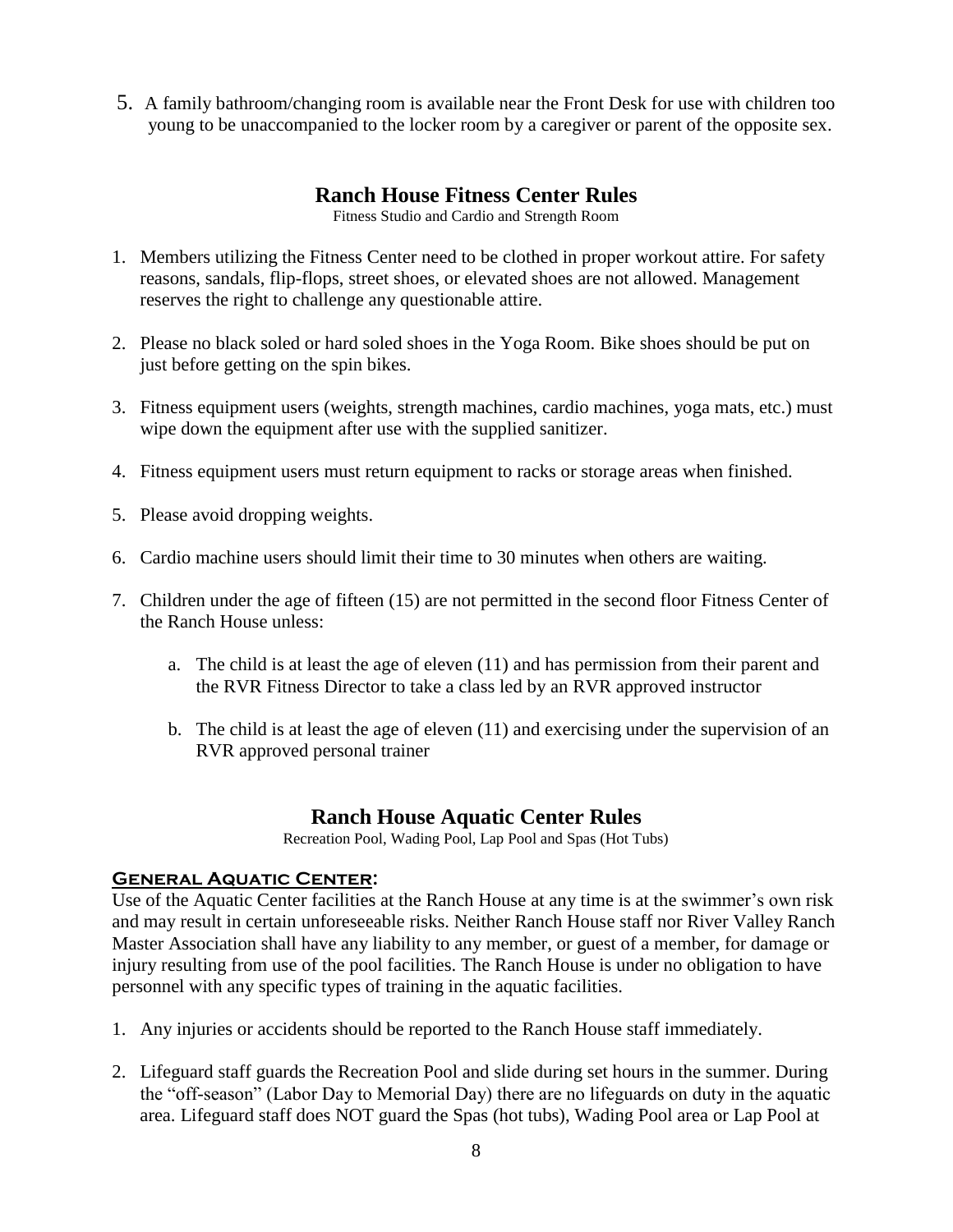any time, summer or off-season.

3. The lifeguards are in charge of enforcing the rules of the Ranch House in and around the Aquatic Center. Anyone disobeying or ignoring enforcement of the rules or an attempt by a lifeguard to maintain safety is considered in violation of the General Ranch House Rules. If a member disagrees with the directive given by a lifeguard, the directive must be obeyed immediately and then brought to the attention of management.

A lifeguard's response to an infraction or unsafe activity in the Aquatic Center (whether or not they are within the Ranch House Rules and Regulations or posted signs) may include, but is not limited to: a verbal warning, sitting out of the pool or spa for a period of time or leaving the aquatic area for the rest of the day. Repeated infractions by a member or guest may be brought to the attention of Management and then the Executive Board and dealt with accordingly.

- 4. All children eleven (11) and under, must be supervised at all times by an adult or caregiver at least fifteen (15) years of age, while at the Ranch House Aquatic Center. Supervision is defined as **having the child(ren) in view at all times or being in the pool/spa with the child(ren)**.
- 5. Parents or caregivers are not allowed to leave children under the age of eleven (11) unsupervised in the Aquatic Center area to use the Tennis facility.
- 6. All Aquatic Center users must shower prior to entering the pools or spas, especially when returning from the restroom or following a workout, to limit the spread of bacteria and germs
- 7. Lifeguards may call for a "Safety Break" if they feel that they cannot see the bottom of the pool due to congestion, raindrops or if they feel there is any safety concern (ie. sun fatigue, wild play). This break will generally last 10 minutes and is signaled by the Lifeguards.
- 8. Proper swim attire is required while using the pools or spas. Tee shirts may be worn for sun protection. Management has discretion to determine "proper swim attire."
- 9. Wet bathing suits are not permitted in the Lobby, Juice Bar or Great Room areas. All bathers must dry off before entering the building. Bathers are encouraged to wear cover-ups when in the building. No bathing suits, cover-ups, etc. allowed in the Great Room.
- 10. If there is a bio-incident (accident) in a pool or spa, that pool or spa will be closed by staff for an appropriate period of time according to the bio-incident protocol for cleaning and sanitizing.
- 11. The pools and spas will be closed when lightning is observed or thunder is heard in the immediate area. The pool may reopen thirty (30) minutes after the last noticeable lightning strike or sound of thunder.
- 12. Caution should be used when walking on wet floors, slide stairs and pool deck. Please be especially careful of locker room floors and when entering the building from the lap pool.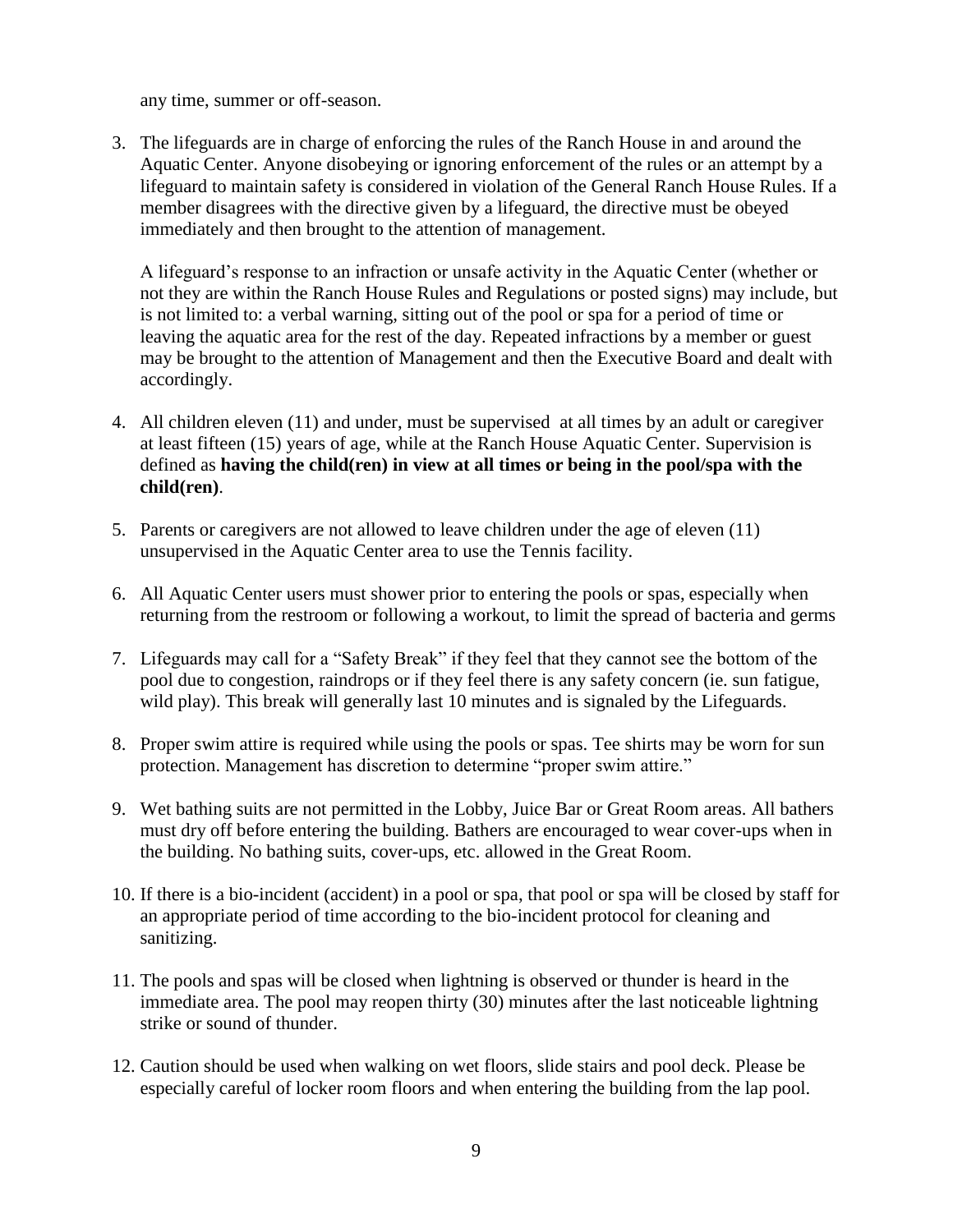- 13. Alcohol is not allowed to be brought onto premises, but is available for purchase at the Juice Bar. Only plastic or aluminum containers are allowed in the Aquatic Center.
- 14. Food, gum, candy and beverages besides water are not allowed to be consumed in the pools.
- 15. No skateboards, rollerblades or bicycles are allowed in the Aquatic Center or fenced area behind the Ranch House.

## **Recreation Pool (Big Pool):**

1. All children eleven (11) and under must be supervised at all times by an adult or caregiver at least fifteen (15) years of age while at the Ranch House Aquatic Center.

Recreation Pool supervision is defined as **having the child(ren) in view at all times from the Recreation Pool deck or being in the Recreation Pool with the child(ren)**.

- 2. An appropriate caregiver must be **in** the pool with his/her child if the child is not a competent swimmer. Lifeguards will advise the guardian if they feel that the child is not a competent swimmer.
- 3. Rafts and other flotation devices may be allowed at Lifeguard's discretion. Jumping off the sides of the pool onto flotation devices or kickboards is not allowed.
- 4. Incontinent persons including babies must wear swim diapers.
- 5. The slide will be closed when Lifeguards are not on duty or as determined by management.
- 6. When going down the slide, person must slide down feet or knees first. No head or back first slides.
- 7. Flotation devices cannot not be taken down the slide.
- 8. Horseplay should be avoided in the waiting line at top of slide. Slide users should walk up the stairs and use caution as it is slippery.
- 9. Climbing on or near rock waterfalls or walking up the slide is not permitted. When the slide is on, play is not allowed in the pool around the slide exit area.
- 10. Slide privileges may be suspended at any time for unsafe behavior.

## **Wading Pool:**

1. All children eleven (11) and under must be supervised at all times by an adult or caregiver at least fifteen (15) years of age while at the Ranch House Aquatic Facility.

Wading Pool supervision is defined as **having the child(ren) in view at all times from the Wading Pool deck or being in the Wading Pool with the child(ren)**.

11. Incontinent persons including babies must wear swim diapers.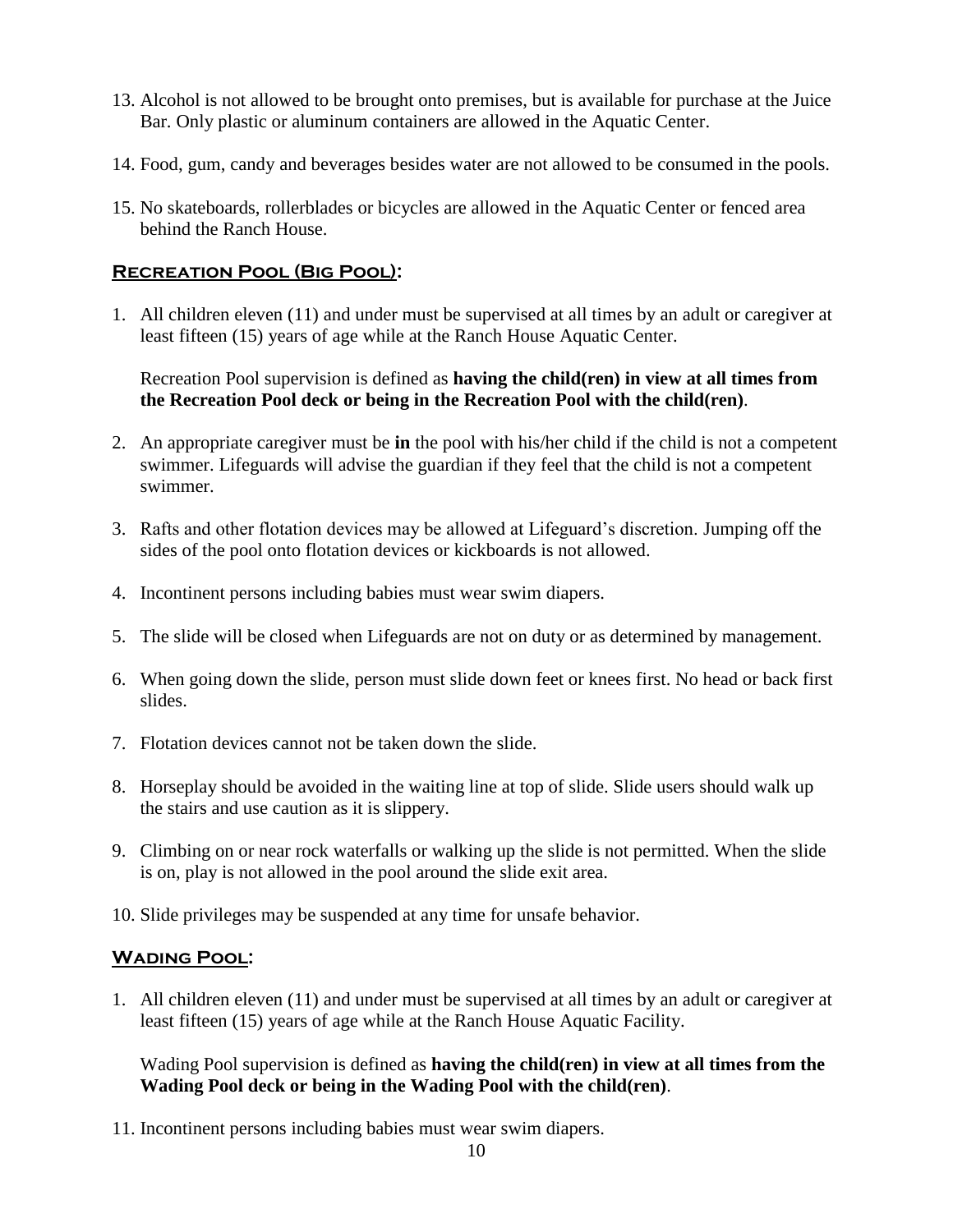# **Lap Pool:**

- 1. The Lap Pool is to be used for workout purposes: lap swimming, water jogging/walking, water aerobics or an organized swim class/lesson (adult or child).
- 2. Individuals not utilizing the pool for workout purposes (splashing, playing, etc.) will be asked to vacate the lap pool by staff or another member/guest if that person intends to use it for a workout purpose.
- 3. All children eleven (11) and under must be supervised at all times by an adult or caregiver at least fifteen (15) years of age while at the Ranch House Aquatic Center.

## Lap Pool supervision is defined as **having the child(ren) in view at all times from the Lap Pool deck or being in the Lap Pool with the child(ren)**.

- 4. Lap Lane Etiquette:
	- Swim to the right of your lane when sharing the lane with another swimmer or jogger
	- If a swimmer in the same lane is right behind you, wait at the end of the lane for them to pass you
	- When standing at the wall of a lane, stand to the right (when facing the wall) whenever possible to allow space for the incoming swimmer

### SPAS (HOT TUBS):

1. All children eleven (11) and under must be supervised at all times by an adult or caregiver at least fifteen (15) years of age while at the Ranch House Aquatic Facility.

### Spa supervision is defined as **having the child(ren) in view at all times from the Spa deck or being in the Spa with the child(ren).**

- 2. The smaller Therapeutic Spa is intended primarily for therapeutic purposes because it is deeper and has higher pressure jets.
- 3. No food, gum or candy is allowed in either spa Adults may responsibly consume beverages while children are allowed to drink water when using the spas; please use care not to spill beverages in the spas.
- 4. There will be a two drink limit (alcoholic beverages) for adults in spas.
- 5. No toys, floaties or noodles of any type are allowed in either spa, with the exception of personal flotation devices (PFDs).
- 6. Horseplay or splashing is not allowed in the spas.
- 7. Jumping or diving into the spas is not allowed.
- 8. Spa users should use care when using the spa stairs and exercise caution when exiting the spa as it is slippery, especially in winter.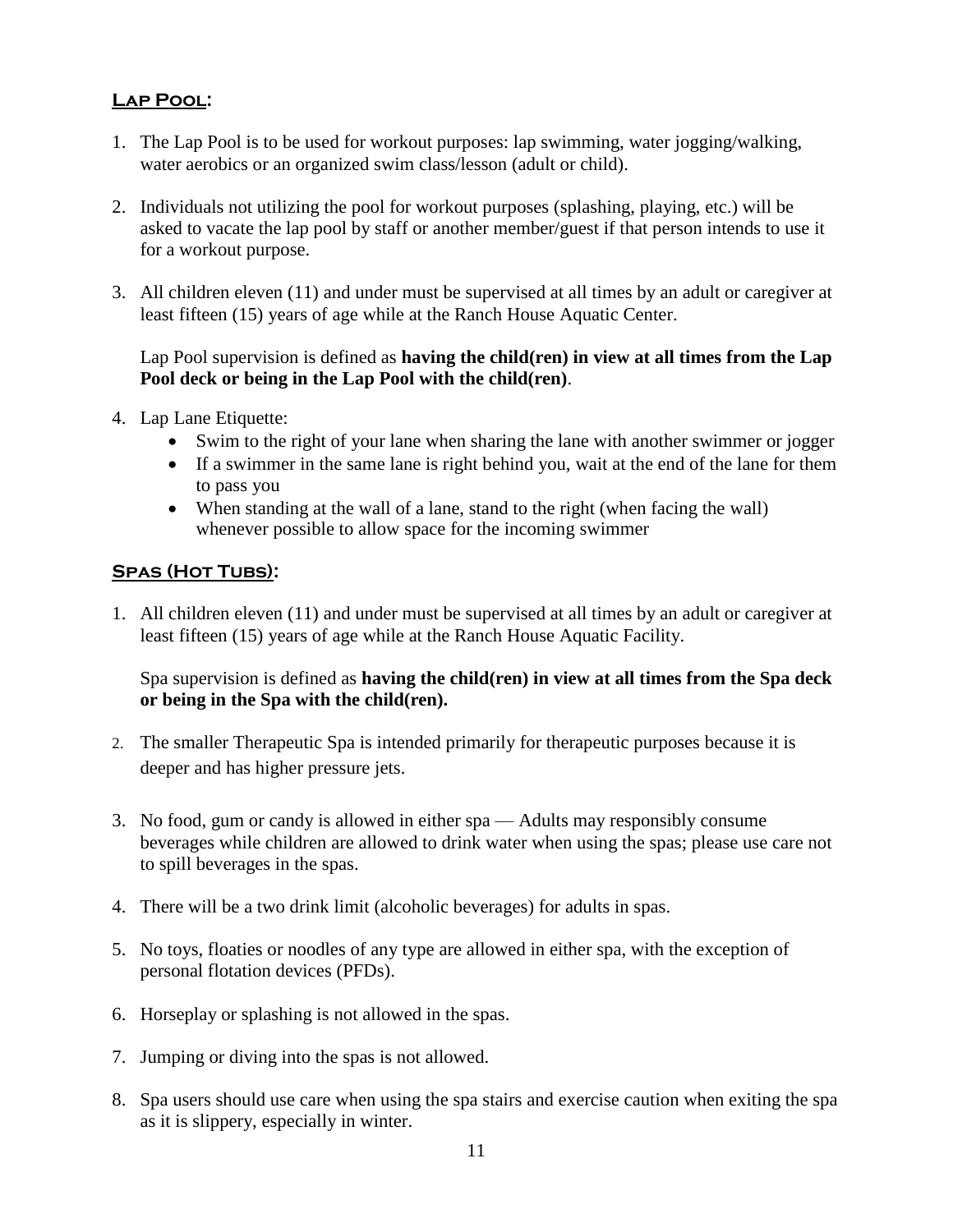9. Prominent health organizations advise, for health and safety reasons, that any child under the age of five (5) should not use a hot water spa of any kind. Additionally, elderly persons, pregnant women and those people taking medications or that have health conditions which require medical care should consult with their physician before entering a spa with high water temperatures, such as those at the RVR Ranch House (which are kept around  $103^{\circ}$ ).

# **Ranch House Tennis Center Rules**

Open Play, Clinics/Lessons and League

# **General Tennis Play:**

- 1. Tennis members must check in at the Front Desk upon entering the Ranch House. Members will be assigned a member number. Photos will be attached to each member account.
- 2. Access to the tennis area is through the Ranch House main doors. Entering and leaving through the side gates is prohibited.
- 3. Court reservations will be made through tennisbookings.com. Homeowners may make Court reservations 96 hours in advance and non-homeowner members may make them 48 hours in advance. Players may not "double book" courts on the same day (two court times-different opponents) unless prior approval is obtained from the Director of Tennis.
- 4. Prime morning court times are blocked to ensure maximum court usage. Court reservation times will vary based on weather and court conditions.
- 5. Court Reservation blocks are one and a half (1½) hours. Playing time may be extended if court is not reserved, however court must be relinquished upon request to players that have not utilized a previous court time.
- 6. Cancellation of court times are encouraged a minimum of 4 hours in advance of scheduled time. Members reserving a court must arrive no later than thirty (30) minutes from the reservation start time or risk losing the court. Members with scheduled private lessons or registered for a prepaid event must cancel 24 hours in advance or be charged the full amount. Events marked as "non-refundable" are exempt from this rule.
- 7. The ball machine may be reserved, subject to availability.
- 8. Players may not use courts prior to the first court reservation block; in cases of inclement weather or court repairs, the Tennis Director and/or maintenance staff will determine when the courts are open to play.
- 9. All players are required to sweep the court surface and lines at the conclusion of play.
- 10. Required attire includes sleeved shirts for men and tennis coordinates for women. Colors are permitted. Regulation tennis shoes are required. All guests are expected to adhere to the dress code. The Tennis Director and Management has the discretion to determine "proper tennis attire."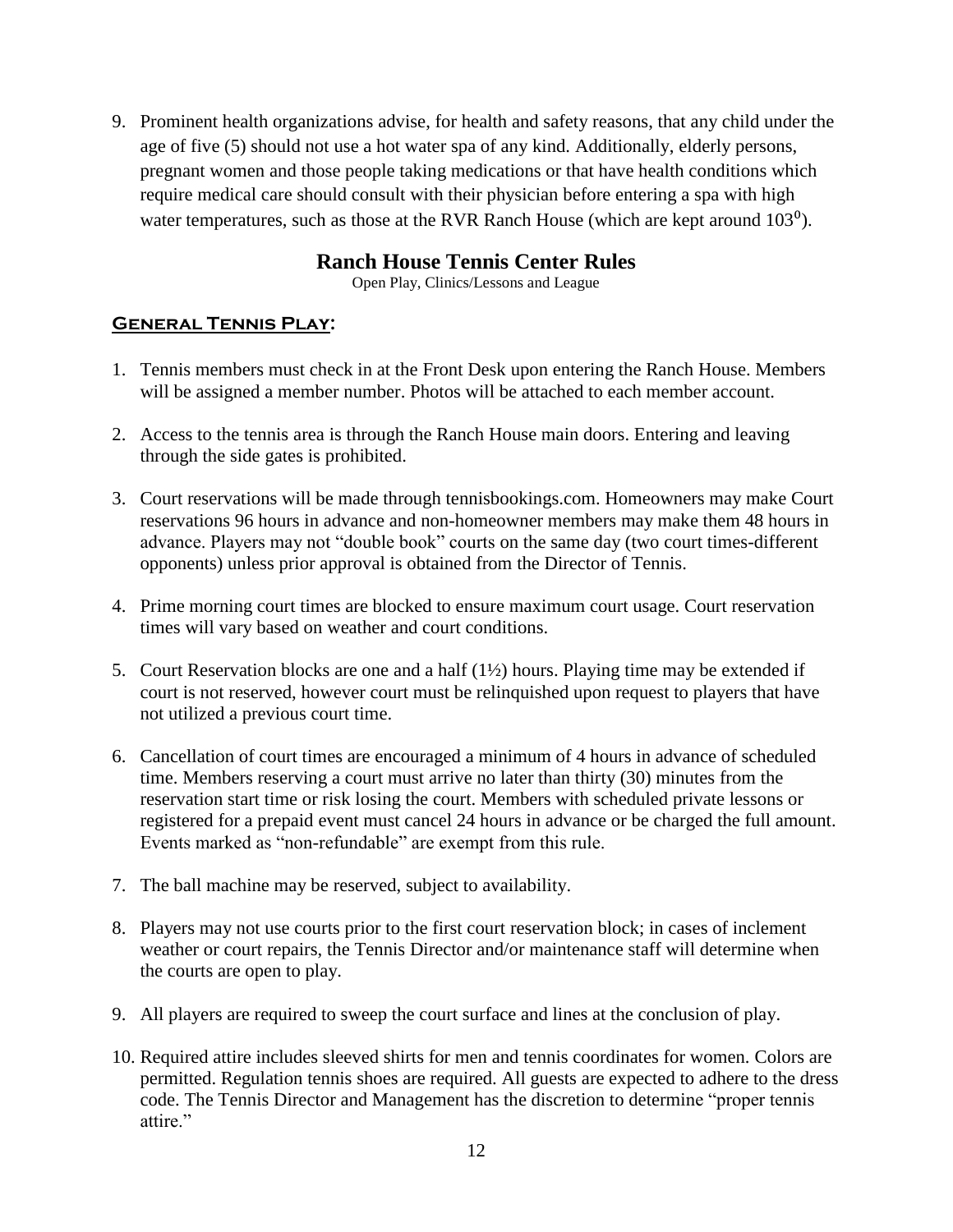- 11. Proper tennis etiquette should be observed at all times. Excessive noise, racquet throwing or profanity will not be permitted at any time.
- 12. Members must follow all policies regarding play as set forth by the Tennis Director and/or the USTA.
- 13. Use of the tennis courts shall at all times be subject to the control of the Ranch House. The Ranch House may reserve courts for special events when needed.
- 14. The tennis facilities may be closed when necessary for maintenance operations, party reservations and unsafe weather or conditions. Courts will remain closed at the discretion of the Tennis Director and maintenance staff and cannot be played on until deemed playable.
- 15. In the event that courts are re-opened after a closure, the Tennis Director will have priority in usage followed by any scheduled activity (League, round robin, etc.). Members can then reserve the court if available.
- 16. The Tennis Director may reserve courts at any time for programming purposes.
- 17. Purchases for services and goods will require a valid credit card on file or payment by check. Payments are rendered at time of service.
- 18. Alcohol must be purchased and consumed on the premises. Alcohol is not allowed to be brought onto the premises from outside. Glass containers are not allowed in the Tennis area.
- 19. The Ranch House staff may implement temporary rules during peak play periods as deemed necessary.

# **Sanctioned League Play:**

- 1. Every player on a RVR League team MUST be a RVR residential member (Ranch, TC, ADU, Transfer) or RVR Tennis member and adhere to all RVRMA membership rules and regulations.
- 2. Captains will be responsible for ensuring that all team players are RVR members. Any team with a non-member player on their roster will be sanctioned and the Captain will be held responsible for any charges accrued by the non-member.
- 3. Each player on the roster will be charged an RVR League Fee per team per league season which covers administration and court usage.
- 4. Captains must verify their match court reservations for the whole league season at least 48 hours prior to their first match. Management will make every effort to accommodate league play but courts are subject to availability.
- 5. League matches will be booked on Courts 3, 4, and 5. Courts 1 and 2 will be made available at the discretion of the Tennis Director.